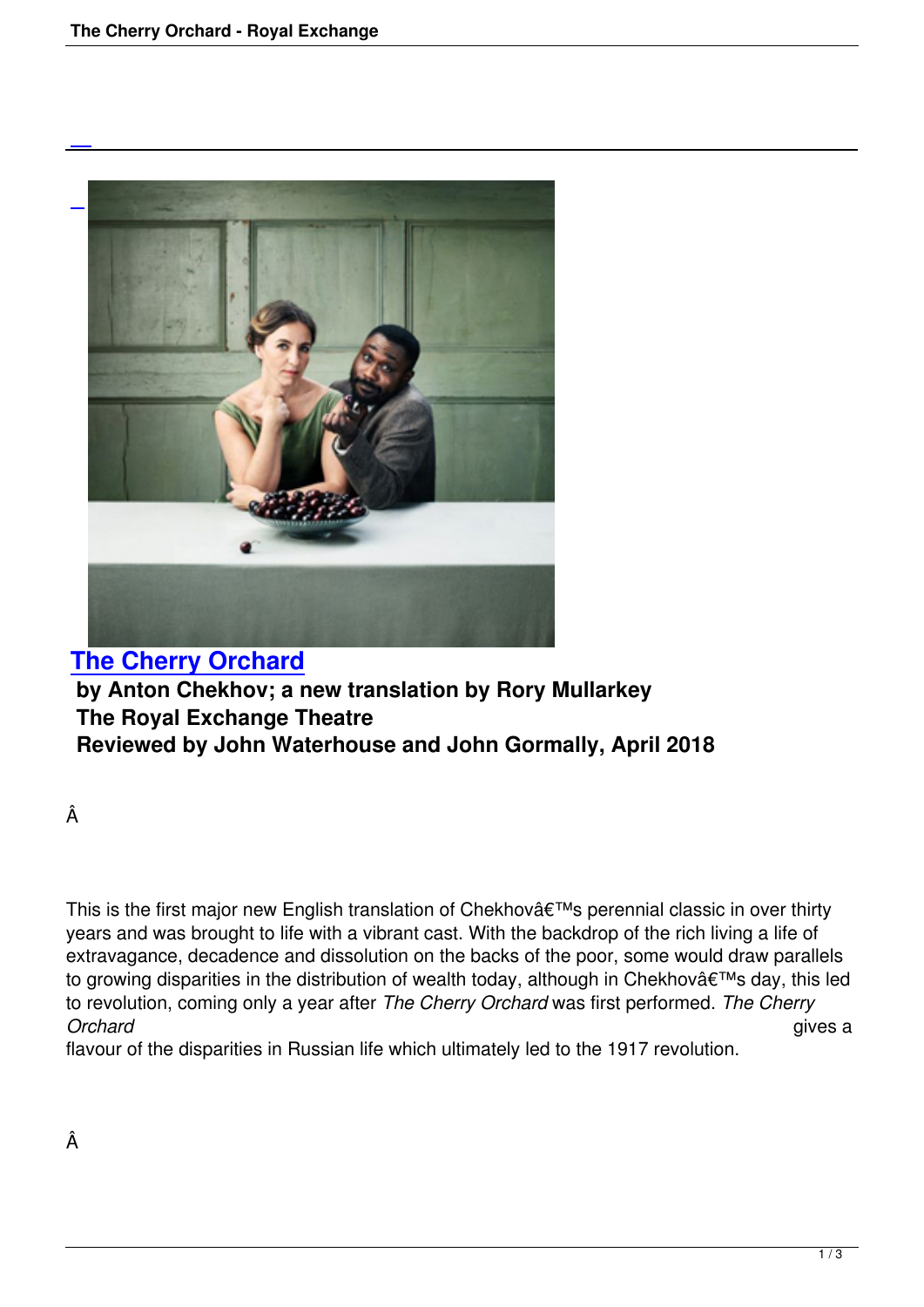*The Cherry Orchard* offers many different viewpoints, from the servant who in 1904, forty years after the emancipation of the serfs, still seems to believe in serfdom to another servant who makes good, ultimately buying the orchard. There are of course the frivolous, feckless aristocrats, pining over the Cherry Orchard, which they never seem to actually visit; symbolising their life of privilege. Then there is the failing university student, one intelligent character who probably voices some of Chekhov's own opinions. This is a play as much about people as politics; notably the hypocrisy of the matriarch, who abandons ship and runs of to Paris to leave the running of the impoverished estate to her daughters, and the mother lamenting the death of her seven year old son, although she was absent from when he died. Almost everyone seems to be a failure; all the aristocrats owe money, the love interests fail, the student in University is failing and denial of reality is a constant protective mechanism.

Â

Why all this failure? It takes a good look at society in the whole in order to assess what is going on. The rich who are untrained for anything except being snobs. Not surprising then that they lose their wealth. The poor who seem to only be trained to be servants, not surprising that society seems to be falling apart. There is a fleeting mention of a middle class job, station master, but overall, work is looked down on and despised, hardly the cornerstone of an economically progressive society. A rigid believe in your position based on the accident of your birth will leave the majority of the population unsatisfied, unhappy and angry which comes across in the play.

## Â

There are several nice touches with the Royal Exchange Production, such as the ghosts of the old man and child. The costuming was all well in keeping with the period and the large cast all brim with enthusiasm for their respective parts. **Kirsty Bushell** shines as Lyubove Ranyevskaya, the main protagonist and

## **Jude Owusu**

gives a strong performance as Yermolai Alekseyevich. Special mention must also be made of **Togo Igawa**

who gave a delightful portrayal of Firs, the old servant.